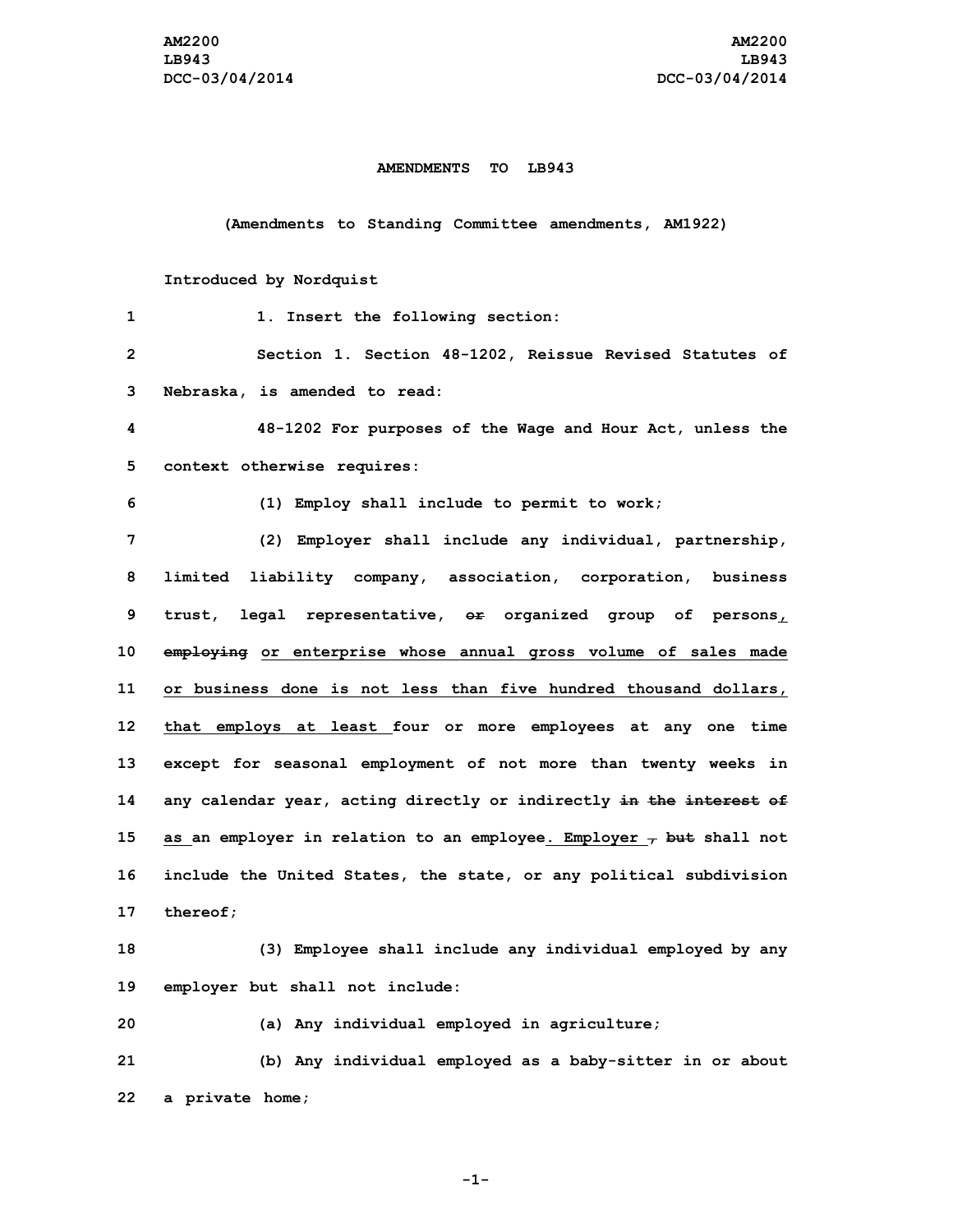**1 (c) Any individual employed in <sup>a</sup> bona fide executive, 2 administrative, or professional capacity or as <sup>a</sup> superintendent or 3 supervisor;**

**4 (d) Any individual employed by the United States or by 5 the state or any political subdivision thereof;**

 **(e) Any individual engaged in the activities of an educational, charitable, religious, or nonprofit organization when the employer-employee relationship does not in fact exist or when the services rendered to such organization are on <sup>a</sup> voluntary 10 basis;**

**11 (f) Apprentices and learners otherwise provided by law;**

**12 (g) Veterans in training under supervision of the United 13 States Department of Veterans Affairs;**

**14 (h) <sup>A</sup> child in the employment of his or her parent or <sup>a</sup> 15 parent in the employment of his or her child; or**

 **(i) Any person who, directly or indirectly, is receiving any form of federal, state, county, or local aid or welfare and who is physically or mentally disabled and employed in <sup>a</sup> program of rehabilitation, who shall receive <sup>a</sup> wage at <sup>a</sup> level consistent with his or her health, efficiency, and general well-being;**

**21 (4) Occupational classification shall mean <sup>a</sup> 22 classification established by the Dictionary of Occupational 23 Titles prepared by the United States Department of Labor; and**

**24 (5) Wages shall mean all remuneration for personal 25 services, including commissions and bonuses and the cash value 26 of all remunerations in any medium other than cash.**

**27 2. On page 3, line 20, strike "48-1203" and insert**

**-2-**